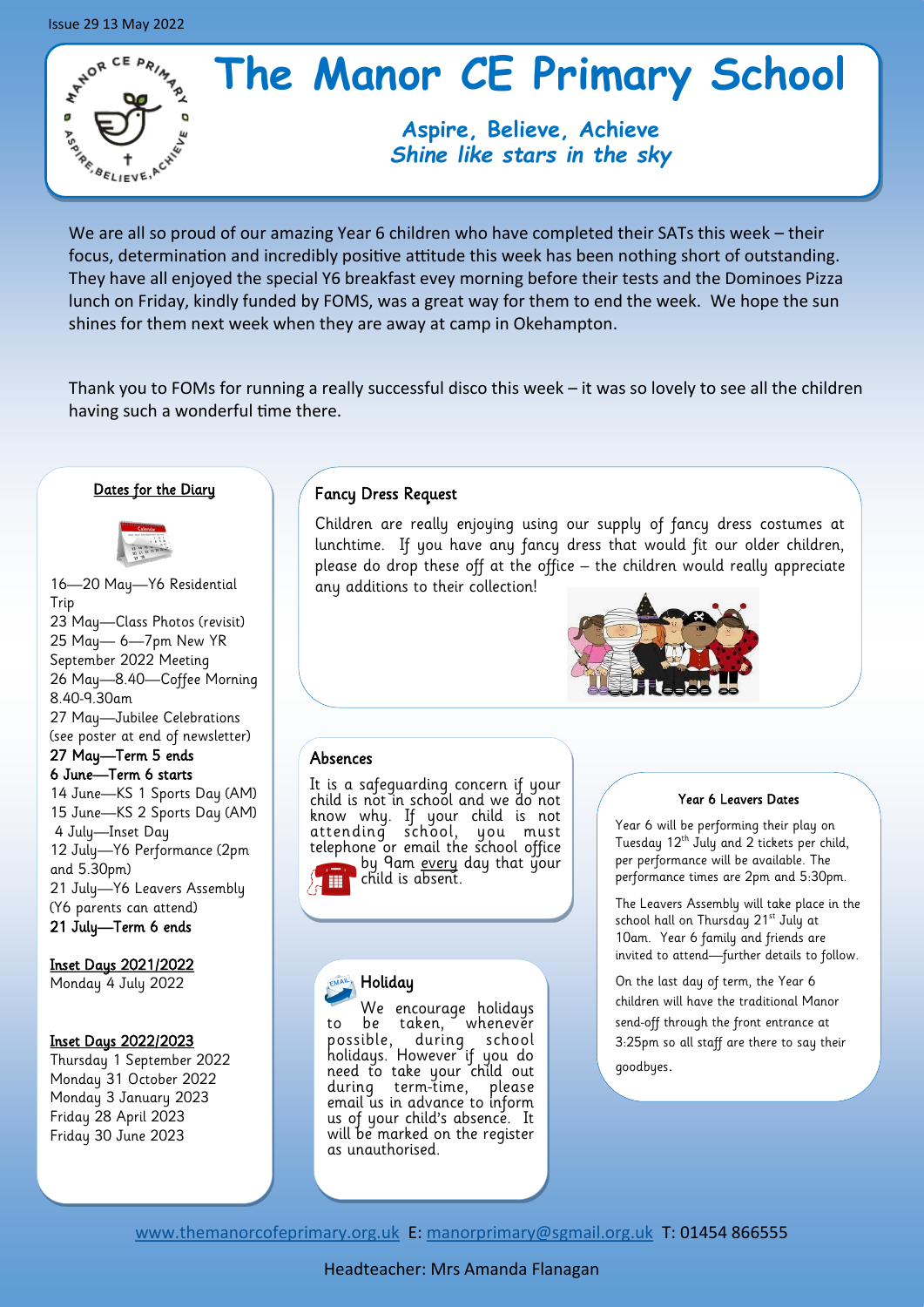## Antarctica Class



This week we have been doing lots of great writing. Yesterday in RE we explored the inside of a Mosque. The children compared the building to the Church we explored last week.

## Australia Class

A fabulous week in Year One. We have all gone a little crazy talking alien and painting Lego queens! Next week our PE days are changing to Tuesday and Friday. Please ensure your child is appropriately dressed for this.  $\odot$ 

# Europe Class

Year 3 have been busy in computing this week. They have been learning how to send and receive emails using the 2email platform on Purple Mash.

# North America Class



Year Five have been learning about the planets and produced some fantastic planet mobiles to show their knowledge.

# South America Class

I am so proud of the Year 6's this week as they tackled the SATS with positivity and enthusiasm. You SMASHED it guys!

# Africa Class



We enjoyed learning about Eid-ul-Fitr this week in R.E and celebrated by trying different types of food. Our favourites were vegetable samosas and poppadoms!

# Asia Class

In Asia class this week, we have been creating some amazing animations within our computing topic. Head to our Facebook page to see! Miss Spencer would also like to congratulate the Year 4 efforts to learn their times tables, so many children are consistently scoring 20 or more! Keep up the amazing work guys, you make me so very proud  $\odot$ 



Thursday 26th May 8.40am (straight after drop-off) until 9.30am (or we run out of cake!)

We would love for you to join us for an informal, coffee and cake morning. No presentation or agenda, just an opportunity to chat to one another, develop our school community and eat some cake!

AIP, our new catering providers, will also be providing some of the sweet treats. COME AND JOIN US! @